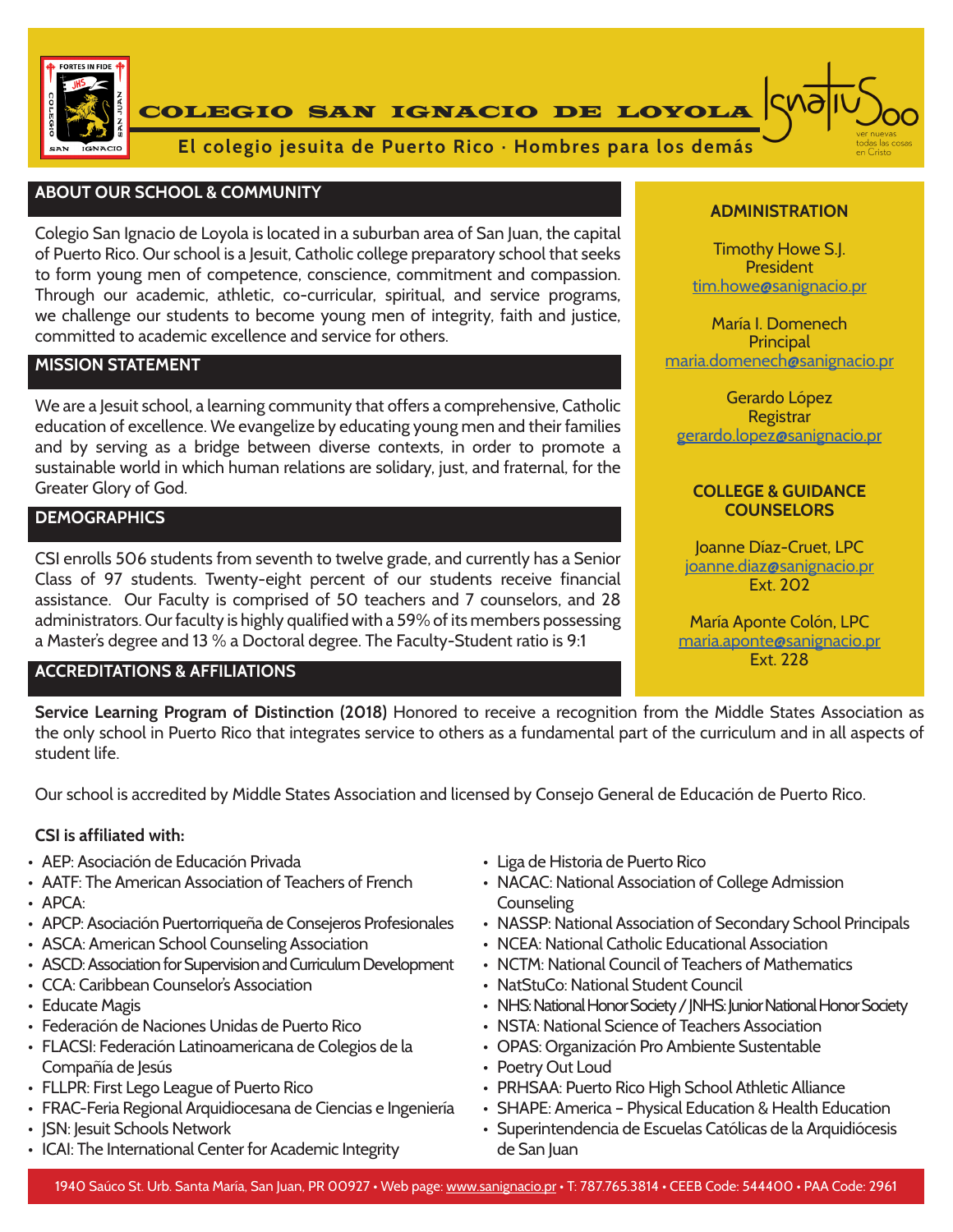### **HOW HAS THE COVID-19 PANDEMIC IMPACTED OUR SCHOOL?**

The COVID-19 pandemic has affected all educational systems in Puerto Rico. The effects of the pandemic are multidimensional. An environment of uncertainty and increased COVID-19 cases on the island have impacted not only our students, teachers, and families, but have also affected the island's economy and society.

We have learned vastly since March 2020, which has helped us prepare a strong onsite plan for this new school year.

Several alternative and temporary school procedures have been implemented for the beginning of the academic year. All changes are aligned to our mission and philosophy.

- Adaptation of our instructional methods to in-person learning after a school year in which online learning was predominant.
- Cycle block schedule distribution of five 60-minute periods
- Adjustment of community service hours as part of the graduation requirements
- Recruitment of more teachers for individualized attention in smaller class sections
- Professional development plan for online, hybrid, and on-site teaching strategies
- Transition to on-site extracurricular activities, including training for sports with new restrictions and protocols.
- Limited or no available test centers for the SAT, ACT, PAA, or PNA
- Limited summer 2021 programs (online programs prevailed)

# **ACADEMICS**

In Jesuit education, the criterion of excellence is applied to all areas of school life. The pursuit of academic excellence is essential in a Jesuit school, but only within the larger context of human excellence. Colegio San Ignacio de Loyola offers an integrated college preparatory curriculum that provides a well-balanced course of studies to meet the needs and interest of its students. Requirements:

To graduate, every high school student must complete a minimum of:

\*1 credit is equivalent to one year of studies

- 4 credits of Spanish
- 4 credits of English
- 4 credits of Math
- 3 credits of Science with Lab
- 4 credits of History
- 4 credits of Religious Studies
- 2 credits of Physical Education \*Credits include Growing Up Healthy Program
- 1 credit of Computer Science
- 3 electives
- 125 hours of Community Service from 9th - 12th grades \*Due to COVID-19 a minimum of 60% of the regular hours per grade are required
- Service Justice- Project \*Required in 12th grade

#### **21-22 ELECTIVES OFFERED IN SCHOOL**

• Art Portfolio

֚֬

- Astronomy
- Bio II- Anatomy and Physiology
- Digital Art I &II
- Digital Photography
- Entrepreneur Workshop
- Finances
- French I, II, III, IV & AP
- Digital Music
- Introduction to Law
- Java Coding
- Music, Theory & Instrument- 8th grade
- Engineer Physics
- PR Culture & History
- Python Programming
- Sculpture
- Strength & Conditioning
- Spanish Oratory
- Statistics

# **PRE-CALCULUS SUMMER COURSE**

The Pre-Calculus summer course offered in June 2021 is available to advanced level students in Mathematics who are recommended by the Department of Mathematics. Students must maintain a minimum average of 85% to be eligible for the Calculus course offered in 12th grade.

\*The summer course was rigorous and accelerated. It was taught in an in-person class and had a minimum of 50 contact hours to be completed. The course is registered on the school's transcript as Pre-Calc-Summer Adv.

### **CSI GRADING SYSTEM**

**A - 87-100 equivalent to 4.0 points B - 86-77 equivalent to 3.0 points C - 76-70 equivalent to 2.0 points D - Not passing**

CSI provides final grades by semester. 1st semester goes from August to December and 2nd semester from January to May. Final letter grades are converted to numerical grade points to calculate the cumulative grade point average (GPA). **Advanced, Honors and AP® courses are not weighted. We do not rank students.**

 Colegio San Ignacio de Loyola 1940 Saúco St. Urb. Santa María, San Juan, PR 00927 Web page: www.sanignacio.pr T: 787.765.3814 CEEB Code: 544400 PAA Code: 2961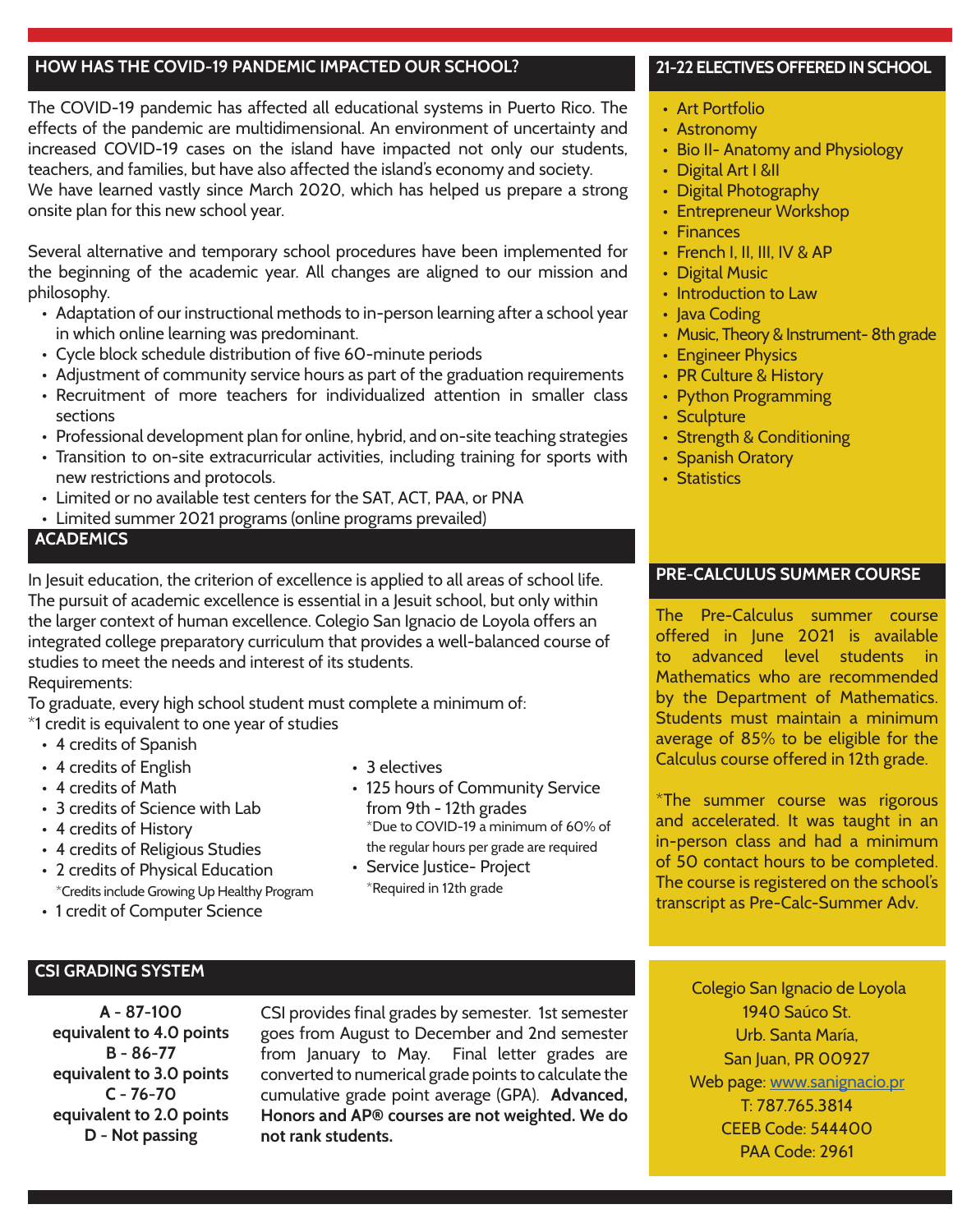## **ABOUT ADVANCED, HONORS, AND AP COURSES**

In 7th grade, students are placed into courses based on their performance and placement exams. After 8th grade, course placement is based on each student's academic performance and teachers' recommendations in Colegio San Ignacio (CSI). Students enrolled in AP courses are encouraged to take the AP exam at the end of the course. Honors Math and French track begin in 8th grade.

### **Advanced and Honors Courses Offered in school:**

(In transcript, **REG**, **ADV**, **A**, **AA** or **HON** identifies courses after the name of the subject)

- Algebra & Geometry
- Advanced Pre-Calculus, Calculus
- Biology II Anatomy and Physiology
- English
- French
- Engineer Physics
- PR History
- Spanish
- World History

### **Advanced Placement® AP courses offered in school: 2021-2022**

(In the transcript, **AP** courses are identified after the name of the subject)

- Calculus AB
- Chemistry
- English Language & Composition
- English Literature
- Environmental Science
- French Language
- Physics II
- Spanish Language- exam only offered in school
- Spanish Literature
- US Government & Politics
- US History

# **Arrupe Virtual Learning Institute (AVLI)**

### **Online Program: www.avli.org**

AVLI adds to the CSI curriculum, enrichment opportunities in various courses and enhances students' research skills.

# 2021 - 2022 students selected courses:

- AP Psychology
- AP Macroeconomics
- AP Microeconomics
- AP Calculus BC
- AP Statistics
- AP Compuer Science
- AP Enviro Science AVLI
- AP US Gov & Politics

# **AWARDS & ACADEMIC RECOGNITIONS**

2 - National Merit Scholarship Program Semifinalists 2020- 2021

3 - National Merit Scholarship Program Semifinalists 2021- 2022

- 8 Presidential Scholar candidates 2020-21
- 2 Premio a la Excelencia Rafael Carrión Jr. f Banco Popular de Puerto Rico

18- AP Scholars (Average Score: 4.21)

# **EXTRACURRICULAR ACTIVITIES**

CSI integrated curriculum encourages students to develop their interests and abilities in a variety of extracurricular activities.

### **41 Clubs & Activities**

- Admissions Committee
- Art
- Astronomy
- Big Brothers
- Boys Scout Troop 304
- Chess
- COAI (bird watching)
- CSI News
- CSI Robotics Vex
- CSI S.T.E.A.M.
- DECA (Distributive Education Clubs of America)
- Eco-Ignaciano (ecology)
- Engineering
- El Ignaciano (newspaper)
- Exchange with Jesuit Schools
- French
- History League
- Investments
- Law
- Lego First Robotics • Literary magazine /
- Creative writing (English & Spanish)
- **13 Varsity & J.V. Sports**

Colegio San Ignacio is member of the "Puerto Rico High School Athletic Alliance" (PRHSAA), and participates in the following sports:

- Baseball
- Basketball
- Beach Volleyball
- Cross Country
- Golf
- Indoor Soccer
- Soccer
- Math Competitions
- Media Analysis
- Medicine & Health
- National Honor Society
- National Junior Honor Society
- Oratory
- Peer Ministers
- Photography
- Poetry Out Loud
- Rock, Pop & Jazz Ensemble
- School of Rock
- Science Competitions (middle school & high school)
- Scientific Research Club
- SHPE- Society of Hispanic Professional
- **Engineers**
- Student Council
- The SHIELD (Yearbook)
- Theater
- United Nations
- Water Polo
- Varsity Club

• Swimming • Tennis

• Water Polo Club

• Track and Field • Volleyball • Table tennis